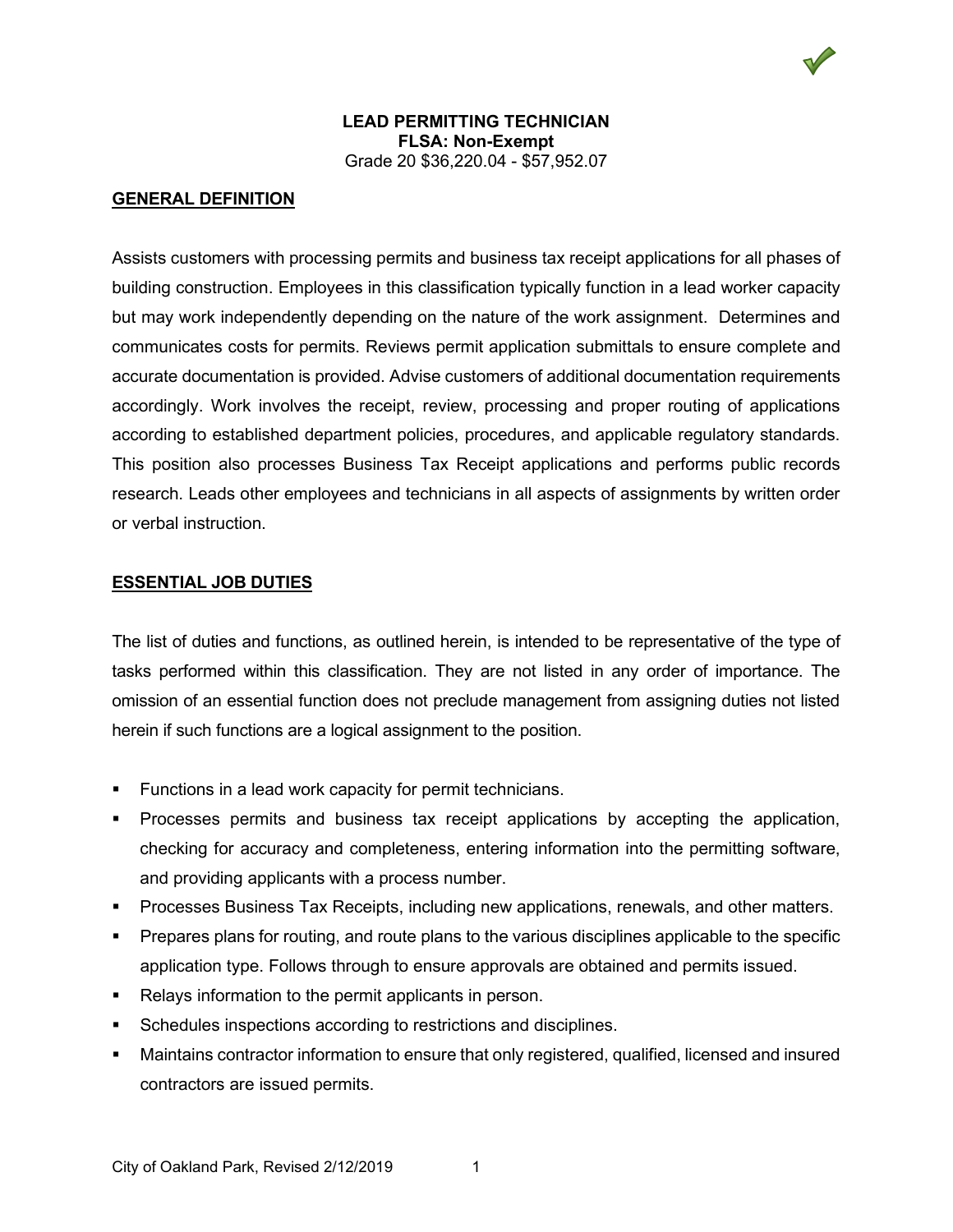- Answers phone calls from the public and City staff regarding department functions and responds accordingly.
- Composes and types correspondence not requiring the individual attention of supervisors.
- Coordinates responsibility for communication processes including, but not limited to mail, telephone, etc.
- Performs related technical and administrative support tasks relevant to backflow recertification, business tax receipt, and alarm programs.
- Performs Code lien negotiations, which includes communication with responsible parties, researching public records, and preparing documents for the City Commission.
- Maintains permit database and other software programs used by the department.
- Establishes and maintains effective working relationships with internal customers, external entities, coworkers, management, and the public in a courteous and professional manner.
- Conforms with and abides by all regulations, policies, work procedures, and instructions.
- **Requires regular attendance to scheduled work shifts.**
- Cash handling and basic funds accounting.

# **KNOWLEDGE, SKILLS & ABILITIES**

- Substantial knowledge of permit application procedures, business tax receipt processes, and customer service principles and practices.
- Ability to lead other employees in accomplishing assigned work orders in a manner to ensure proper job completion.
- Ability to issue verbal and written instructions.
- Familiarity with current office technologies, standard office practices, personal computers, and related peripheral equipment.
- A strong customer service orientation in work and communication with coworkers, management, external customers, and the general public.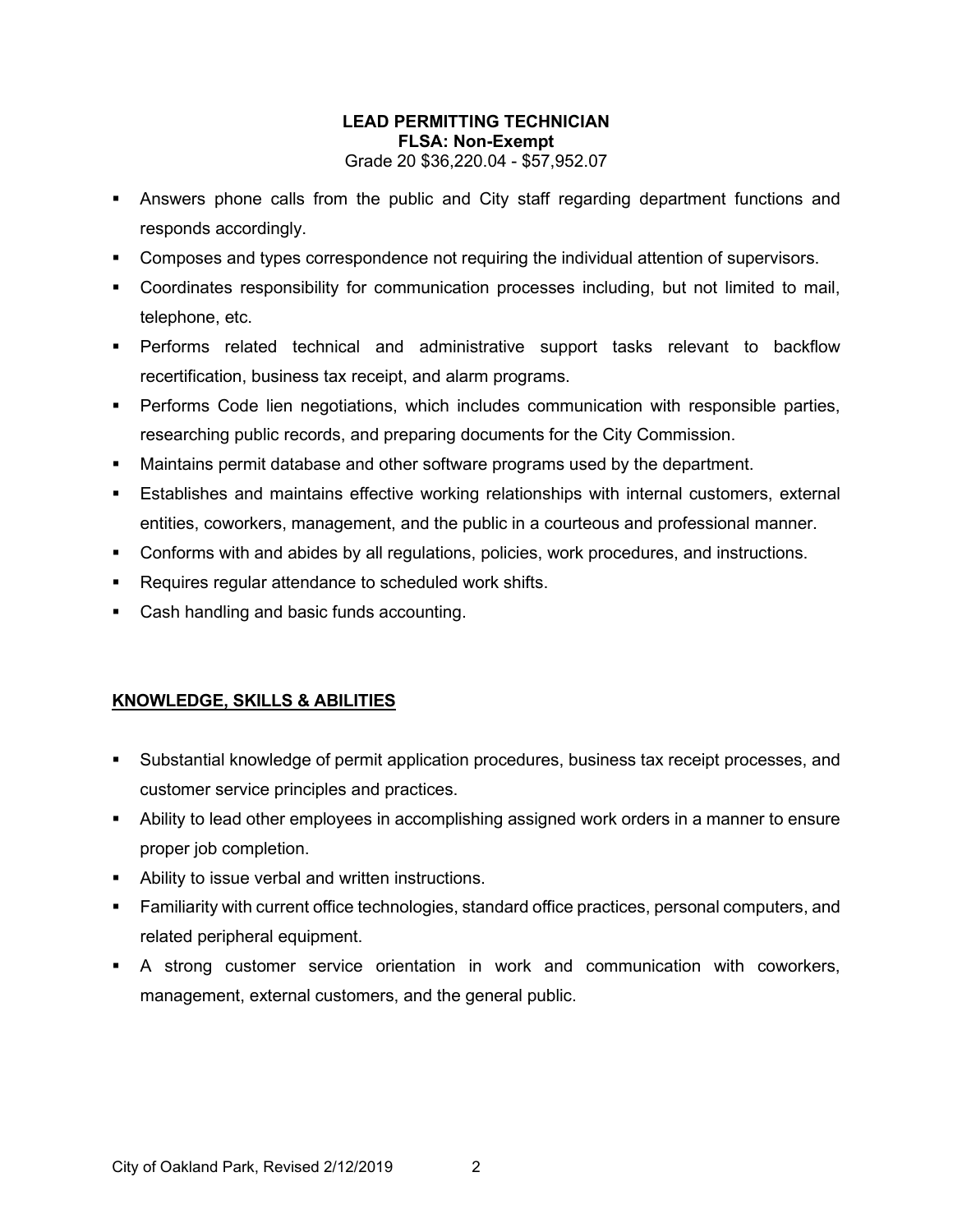#### **MINIMUM ACCEPTABLE EDUCATION, TRAINING & EXPERIENCE**

High school diploma or GED Certificate, with 2 years' experience in a customer service environment that includes high volume customer service and cash handling or basic funds accounting, with general familiarity and experience in operating personal computers and related peripheral equipment. Specific experience in processing construction permits.

#### **PREFERRED**

Bachelor's degree from an accredited university.

#### **PHYSICAL REQUIREMENTS**

The City of Oakland Park is an Equal Opportunity Employer. In compliance with the Americans with Disabilities Act (42 U.S. C. 12101 et. seq.), the City of Oakland Park will provide reasonable accommodations to qualified individuals with disabilities and encourages both prospective and current employees to discuss potential accommodations with the employer. The physical demands described here are representative of those that must be met by an employee to successfully perform the essential functions of this job.

- **The ability to stand, sit, walk, talk and hear.**
- Must be able to operate objects, tools or controls and reach with arms and hands.
- Walk up or down stairwells, ladders or steps.
- The employee must frequently lift and/or move up to 35 pounds.
- Vision ability includes close and peripheral vision and depth perception.
- **•** Oral communication ability.